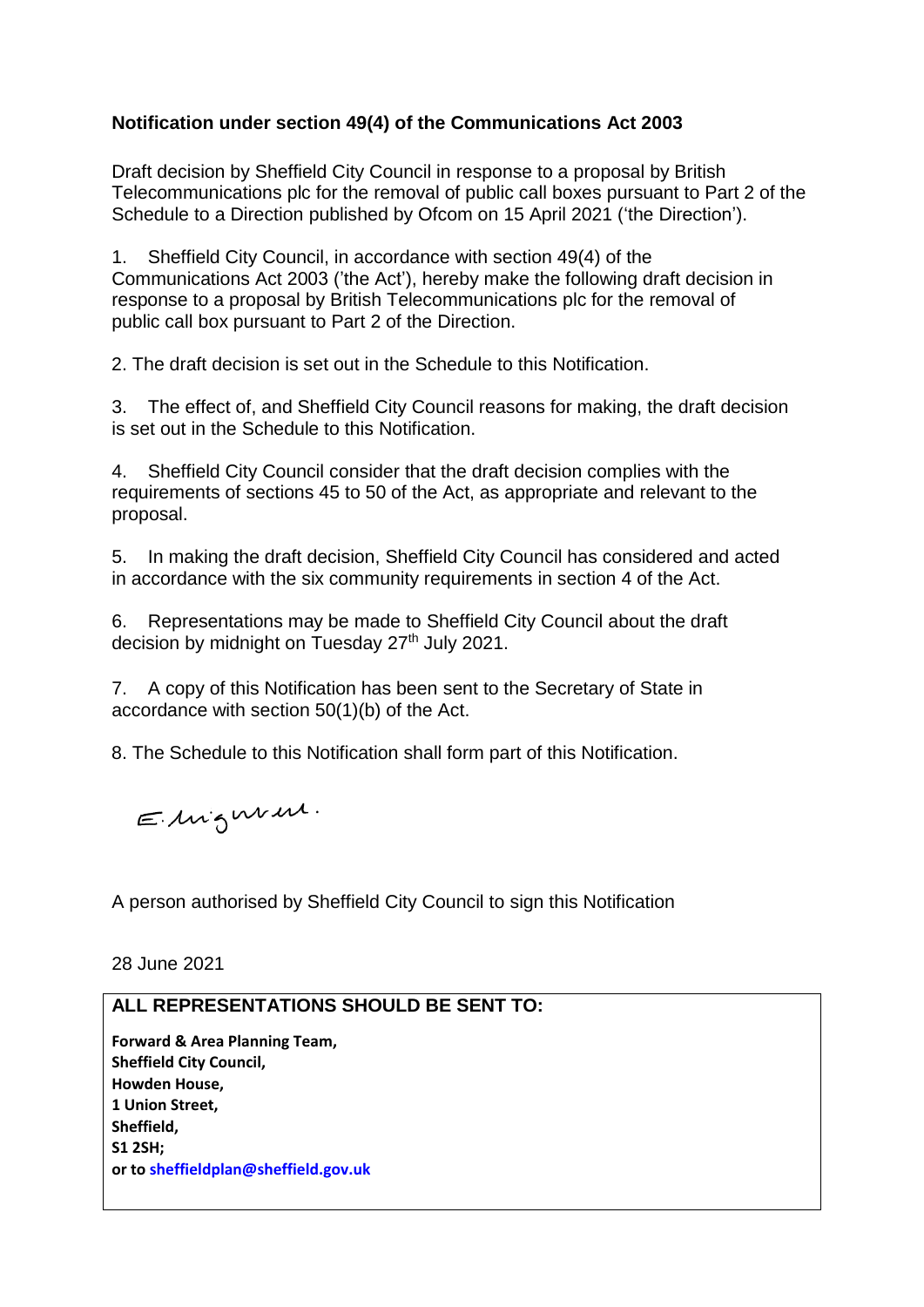## **Schedule**

Draft decision by Sheffield City Council in response to a proposal by British Telecommunications plc for the removal of public call boxes pursuant to Part 2 of the Schedule to a Direction published by Ofcom on 15 April 2021 ("the Direction").

Additional Notes to Schedule:

In addition to the site notice on the payphones posted by British Telecommunications plc, Sheffield City Council informed local community groups, individuals, councillors, the Peak District National Park Authority and Parish Councils, where applicable, via the social media of the Local Area Partnership and via the Council's Communications Team. The consultation was also advertised on the Council's Consultation Hub, Citizen Space.

The only representations received during the public consultation were from Ecclesfield Parish Council who said that they had no comments to make.

Out of the 46 payphones that were consulted on, the Council objects to the removal of 38 payphones and agrees to the removal of 8 payphones. The payphones agreed to be removed are numbers 1, 25, 26, 29, 31, 34, 42 and 45 in the schedule below.

|                | <b>Telephone</b><br><b>Number</b> | <b>Address</b>                                                              | <b>Postcode</b>     | Average<br>number<br>of calls<br>per<br>month | Ward     | Agree/Ado<br>pt/Object | Reason for objection - based on need for telephony only not<br>the kiosk                                                                                                                                                                                                                                                                                                                                                                                                                                                                                                               |
|----------------|-----------------------------------|-----------------------------------------------------------------------------|---------------------|-----------------------------------------------|----------|------------------------|----------------------------------------------------------------------------------------------------------------------------------------------------------------------------------------------------------------------------------------------------------------------------------------------------------------------------------------------------------------------------------------------------------------------------------------------------------------------------------------------------------------------------------------------------------------------------------------|
|                | 01142486955                       | NR GREENACRES PCO1 HIGH<br><b>STREET BEIGHTON</b><br><b>SHEFFIELD</b>       | S20 1HB             | $\Omega$                                      | Beighton | Agree                  | The payphone has had no calls in the last 12 months, there are two<br>other payphones within 800m and it is not within a deprived area<br>(2019 IMD). There is therefore no reason to object to this payphone's<br>removal.                                                                                                                                                                                                                                                                                                                                                            |
| $\overline{2}$ | 01142480177                       | <b>JCN ORCHARD LANE PCO1</b><br>ECKINGTON ROAD BEIGHTON<br><b>SHEFFIELD</b> | S <sub>20</sub> 1HQ |                                               | Beighton | Object                 | The payphone has averaged just one call per month, there are two<br>other payphones within 800m and it is not within a deprived area<br>(2019 IMD). However, if the payphone at High Street, Beighton were<br>to be removed, the only other payphone is just beyond 800m of this<br>(Orchard Lane) payphone and this payphone also serves the<br>different residential area of Sothall as opposed to Beighton. This<br>payphone should therefore be retained as removing it would mean<br>there would be no other payphones within 800m should the High<br>Street payphone be removed. |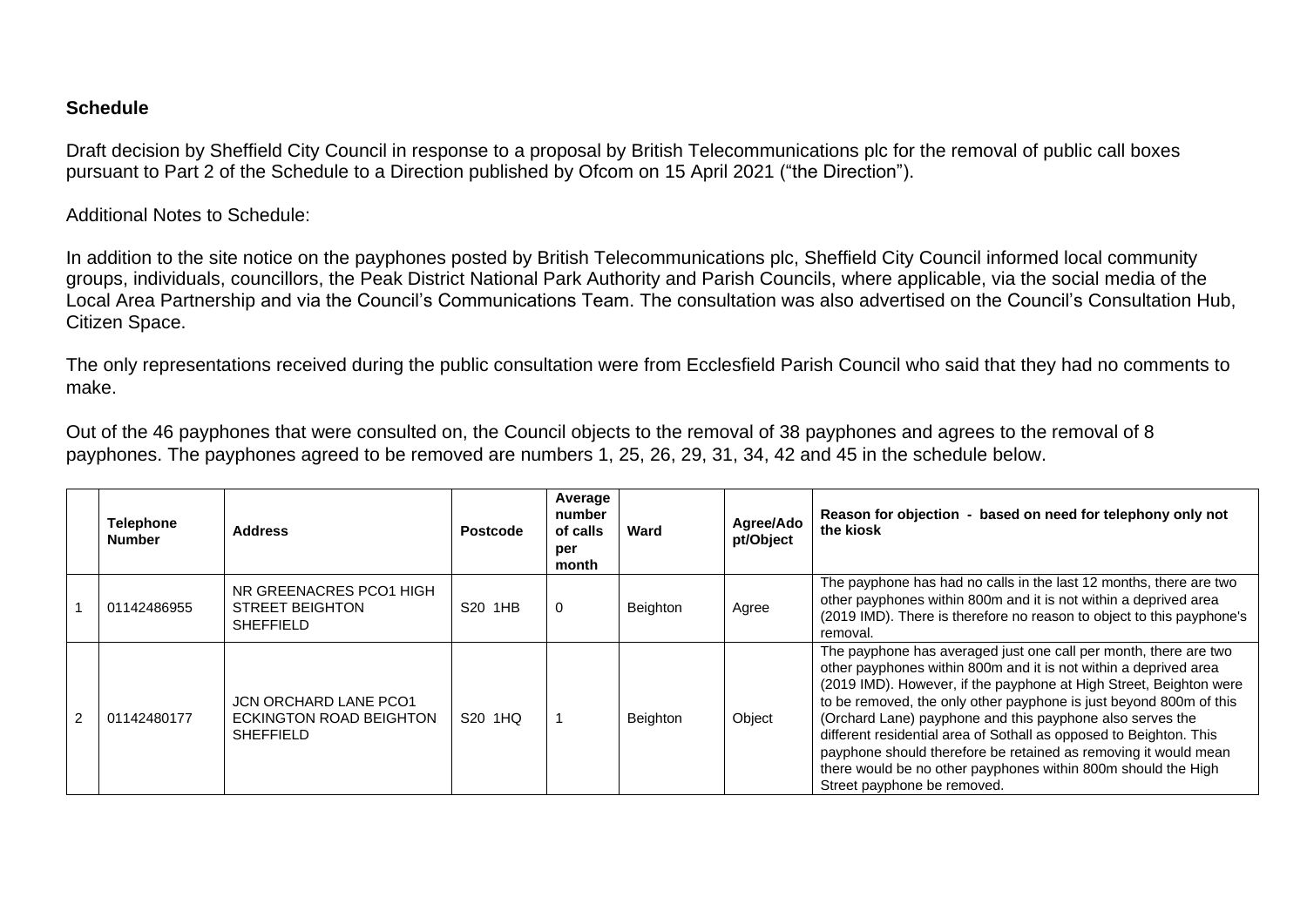| 3               | 01142486133 | JCN QUEEN STREET PCO1<br>HIGH STREET MOSBOROUGH<br><b>SHEFFIELD</b>       | S20 5AF | 0              | Mosborough    | Object | The payphone has had no calls made in the last 12 months and is<br>not within a deprived area (2019 IMD). However, there is no other<br>payphone within 800m; in fact, it is the only payphone that serves<br>Mosborough. So for this reason the payphone should be retained.                                                                                                                                                                      |
|-----------------|-------------|---------------------------------------------------------------------------|---------|----------------|---------------|--------|----------------------------------------------------------------------------------------------------------------------------------------------------------------------------------------------------------------------------------------------------------------------------------------------------------------------------------------------------------------------------------------------------------------------------------------------------|
| $\overline{4}$  | 01142397167 | ADJ TO GOLDEN PLOVER<br>PBLC HO PCO1 SPA VIEW<br>ROAD SHEFFIELD           | S12 4HE | 31             | <b>Birley</b> | Object | The payphone has averaged over 360 calls in the last year so it is<br>very well used and is also within one of the top 20% most deprived<br>areas (2019 IMD). There is one other payphone around 600m away.<br>The payphone should therefore be retained for social and high usage<br>reasons.                                                                                                                                                     |
| 5               | 01142693099 | NR JNCT BRAMLEY LANE<br>PCO1 HANDSWORTH ROAD<br>HANDSWORTH SHEFFIELD      | S13 9BY | 0              | Richmond      | Object | The payphone has had no calls made in the last 12 months and is<br>not within a deprived area (2019 IMD). However, there is no other<br>payphone within 800m; in fact, it is the only payphone that serves<br>Handsworth. So for this reason the payphone should be retained.                                                                                                                                                                      |
| 6               | 01142432638 | OPPOSITE JCN BASFORD<br>STREET PCO1 DARNALL ROAD<br><b>SHEFFIELD</b>      | S9 5AF  | $\overline{2}$ | Darnall       | Object | This payphone is not well used with an average of 2 calls on average<br>per month. There are four other payphones within 800m all on the<br>west side of the main road and close to the District centre. However,<br>this area is in an area of deprivation (within top 10% most deprived<br>households) and in an area with a very high concentration of<br>housing. The payphone should therefore be retained for social<br>reasons.             |
| $\overline{7}$  | 01142610646 | O/S COCKED HAT JCN LEEDS<br>RD PCO1 WORKSOP ROAD<br><b>SHEFFIELD</b>      | S9 3TG  | 18             | Darnall       | Object | This payphone is well used with an average of 18 calls per month,<br>considering the low level of residents in this area, but it is an area<br>with a high number of workers and also in an area of high deprivation<br>(top 1% of deprived households) with one other phone within the<br>area. This payphone should be retained to provide a facility an area<br>that is very isolated in the evenings for emergency use and it is well<br>used. |
| 8               | 01142433990 | PCO JCN CARLISLE RD<br><b>CARLISLE STREET EAST</b><br><b>SHEFFIELD</b>    | S4 7QN  | 3              | Burngreave    | Object | This payphone is not well used with an average of 3 calls/month.<br>There are three other payphones within 800m, however it is within an<br>area of deprivation (in the top 10% and very close to a top 5% most<br>deprived area in the 2019 IMD). Social factors therefore mean that<br>this payphone should be retained.                                                                                                                         |
| 9               | 01142430361 | <b>OUTSIDE SPECIALISED</b><br>MOVERS PCO1 PETRE<br>STREET SHEFFIELD       | S4 8LU  | 46             | Burngreave    | Object | This payphone is very well used at an average 46 calls/month which<br>is 552 calls/year. There are four other payphones within 800m;<br>however it is in an area of deprivation (on the borderline of top 10%<br>and 5% of most deprived areas in the 2019 IMD). High usage<br>combined with social factors therefore mean that this payphone<br>should be retained.                                                                               |
| 10 <sup>°</sup> | 01142425348 | <b>NEAR JCT MARGATE DRIVE</b><br>PCO1 WHITEWAYS DRIVE<br><b>SHEFFIELD</b> | S4 8ET  | 15             | Burngreave    | Object | This payphone is well used at an average 15 calls/month which is<br>180 calls/year. There are eight other payphones within 800m, but it is<br>within an area of deprivation (in the top 10% most deprived areas in                                                                                                                                                                                                                                 |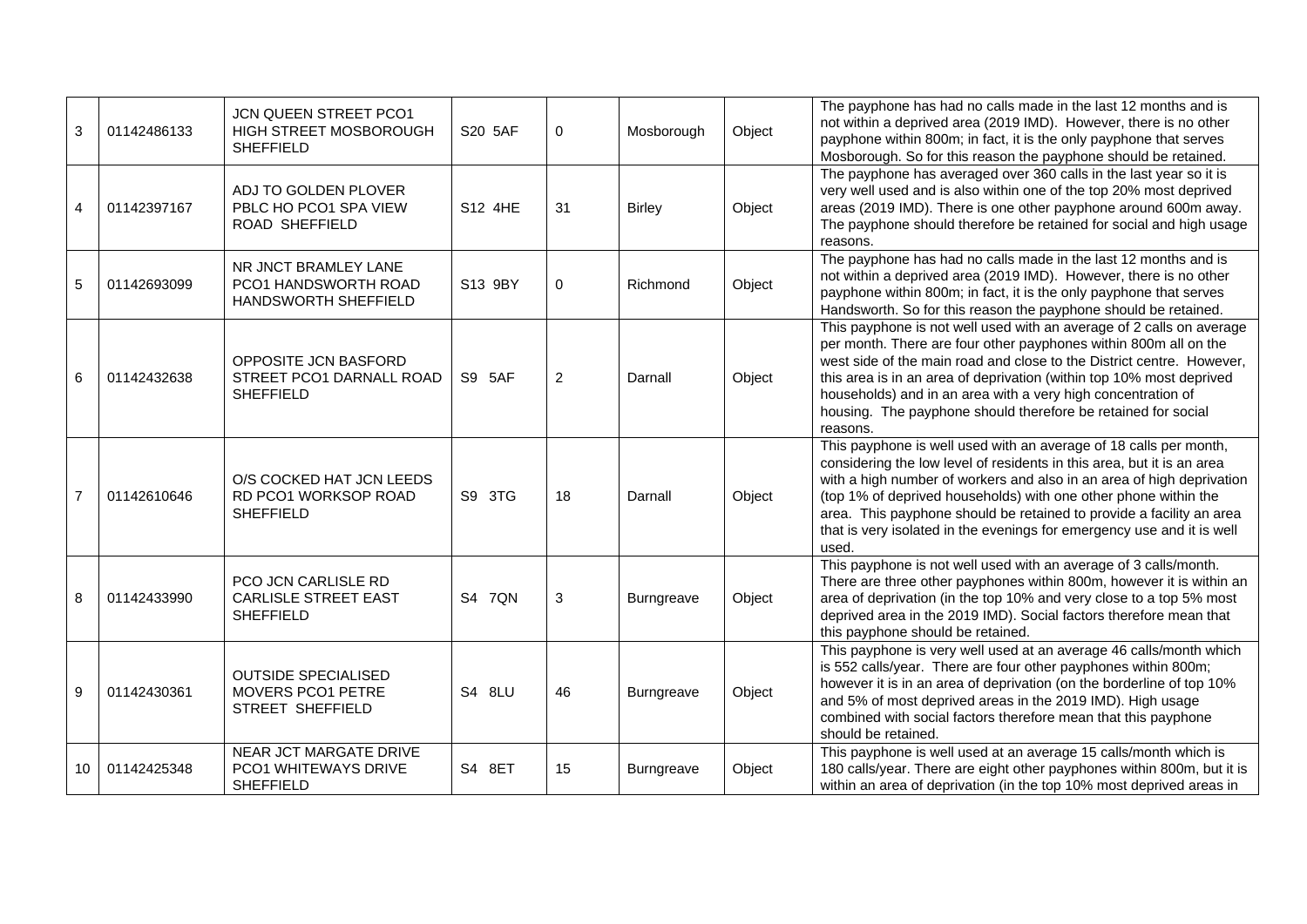|                 |             |                                                                            |               |                |                                   |        | the 2019 IMD). High usage combined with social factors therefore                                                                                                                                                                                                                                                                                                                                                                                                                                                                                                                                                                                                                                    |
|-----------------|-------------|----------------------------------------------------------------------------|---------------|----------------|-----------------------------------|--------|-----------------------------------------------------------------------------------------------------------------------------------------------------------------------------------------------------------------------------------------------------------------------------------------------------------------------------------------------------------------------------------------------------------------------------------------------------------------------------------------------------------------------------------------------------------------------------------------------------------------------------------------------------------------------------------------------------|
|                 |             |                                                                            |               |                |                                   |        | mean that this payphone should be retained.                                                                                                                                                                                                                                                                                                                                                                                                                                                                                                                                                                                                                                                         |
| 11              | 01142437885 | JCN BARNSLEY ROAD KIOSK<br>437885 EARL MARSHAL ROAD<br><b>SHEFFIELD</b>    | S4 8LA        | 0              | <b>Burngreave</b>                 | Object | This payphone is not well used with no calls recorded recently and<br>there are eight other payphones within 800m; however it is within an<br>area of deprivation (in the top 10% most deprived areas in the 2019<br>IMD). Social factors therefore mean that this payphone should be<br>retained.                                                                                                                                                                                                                                                                                                                                                                                                  |
| 12 <sup>1</sup> | 01142425389 | NR JCT FIRSHILL CROFT PCO1<br><b>FIRSHILL CRESCENT</b><br><b>SHEFFIELD</b> | S4 7BT        | $\overline{7}$ | Burngreave                        | Object | This payphone is not well used with an average of 7 calls/month and<br>there are two other payphones within 800m; however it is in an area<br>of deprivation (in the top 20% most deprived areas of the 2019 IMD).<br>Social factors therefore mean that this payphone should be retained.                                                                                                                                                                                                                                                                                                                                                                                                          |
| 13              | 01142435271 | PCO PCO1 LONGLEY AVENUE<br><b>WEST SHEFFIELD</b>                           | S5 8WA        | 45             | <b>Burngreave</b>                 | Object | This payphone is very well used at an average 45 calls/month which<br>is 540 calls/year. There are five other payphones in 800m but this<br>payphone is located in an area of deprivation (in the top 5% most<br>deprived areas in the 2019 IMD) with high levels of social housing<br>that has been the the subject of historic regeneration interventions.<br>Furthermore it is located in front of some local shops that includes a<br>newsagents and is in close proximity to the Busk Meadow recreation<br>ground, community centre and Watercliffe Meadows primary school.<br>High usage combined with social and locational factors therefore<br>mean that this payphone should be retained. |
| 14              | 01142425489 | JCN HERRIES RD PCO1<br><b>RAISEN HALL ROAD</b><br><b>SHEFFIELD</b>         | <b>S5 7NA</b> | 39             | <b>Burngreave</b>                 | Object | This payphone is very well used at an average 39 calls/month which<br>is 468 calls/year. There are five other payphones in 800m but this<br>payphone is located in an area of deprivation (on the boderline of the<br>top 5% and 10% most deprived areas in the 2019 IMD), and also in a<br>very successful local shopping centre that has the Tesco Metro, a<br>post office, chemist and other shops/services. High usage combined<br>with social and locational factors therefore mean that this payphone<br>should be retained.                                                                                                                                                                  |
| 15              | 01142438421 | PCO PCO1 HINDE HOUSE<br><b>CRESCENT SHEFFIELD</b>                          | S4 8HE        | 16             | Burngreave                        | Object | This payphone is well used at an average 16 calls/month which is<br>192 calls/year. There are four other payphones in 800m but this<br>payphone is located in an area of deprivation (in top 5% most<br>deprived areas in the 2019 IMD) that has been the subject of historic<br>regeneration interventions. High usage combined with social factors<br>therefore mean that this payphone should be retained.                                                                                                                                                                                                                                                                                       |
| 16              | 01142432499 | NEAR JCN CHAMBERS LANE<br>PCO1 UPWELL STREET<br><b>SHEFFIELD</b>           | S4 8AN        | 8              | Shiregreen &<br><b>Brightside</b> | Object | This payphone is not well used with an average of 8 calls per month<br>and there are four other payphones located within 800m, however<br>this payphone is located within a deprived part of the city (on the<br>borderline of the top 10% and 20% most deprived areas in the 2019<br>IMD) that has been the subject of comprehensive long term<br>regeneration. Social and locational factors therefore mean that this<br>payphone should be retained.                                                                                                                                                                                                                                             |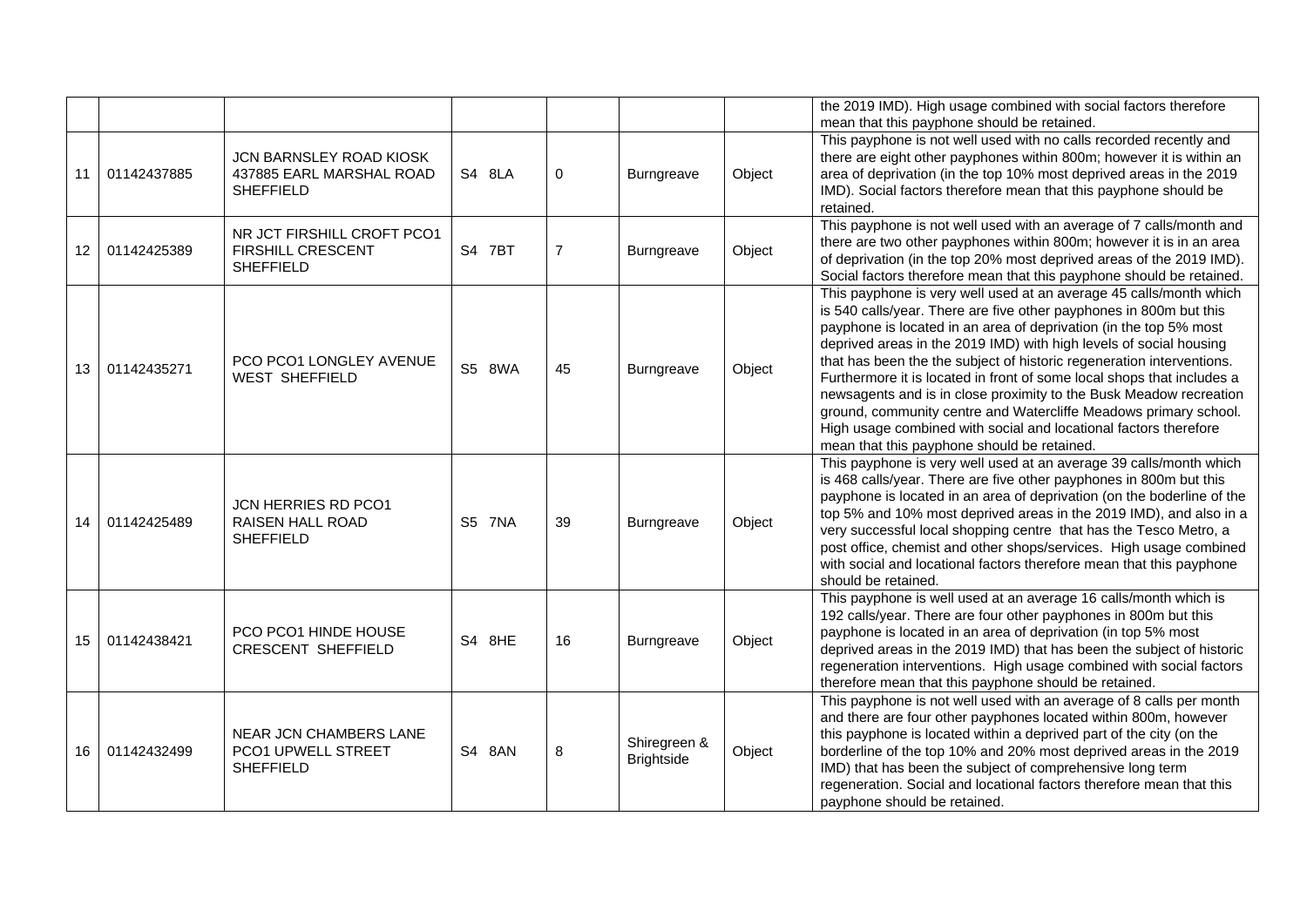| 17     | 01142435272 | <b>PCO TINSLEY SHOPPING</b><br><b>CENTRE BAWTRY ROAD</b><br><b>SHEFFIELD</b>   | S9 1UY         | $\mathbf{0}$            | Darnall                             | Object | This payphone has had no calls in the last 12 months. However,<br>whilst there are two other payphones nearby they are not very<br>accessible especially in an emergency, the other closest phones<br>having already been lost. The nearest are across the very busy<br>Sheffield Rd (Wharf Rd) or the top end of Shepcote Lane across the<br>motorway and not a safe route in an emergency. This is a deprived<br>area (top 20%) and in an area of high concentration of housing. This<br>payphone should therefore be retained for social reasons.  |
|--------|-------------|--------------------------------------------------------------------------------|----------------|-------------------------|-------------------------------------|--------|-------------------------------------------------------------------------------------------------------------------------------------------------------------------------------------------------------------------------------------------------------------------------------------------------------------------------------------------------------------------------------------------------------------------------------------------------------------------------------------------------------------------------------------------------------|
| 18     | 01142885310 | <b>NEAR JNCT VAUGHTON HILL</b><br>PCO1 MANCHESTER ROAD<br>DEEPCAR SHEFFIELD    | S36 2QX        |                         | Stocksbridge<br>and Upper<br>Don    | Object | This payphone is not well used with only 10 calls made in the last<br>year and it is not within or adjacent to a deprived area. However,<br>there are no other payphones within 800 metres of this payphone; it<br>is located at a busy junction and the nearest other payphone is over<br>1100m away. The payphone should therefore be retained.                                                                                                                                                                                                     |
| 19     | 01142848536 | PCO PCO1 COTTAM ROAD<br><b>HIGH GREEN SHEFFIELD</b>                            | S35 4GN        | 17                      | <b>West</b><br>Ecclesfield          | Object | This payphone is well used, with over 200 calls made in the last year.<br>Whilst not within an area of deprivation it is close to two such areas,<br>which collectively have around 1,260 households that are within the<br>Top 20% most deprived areas located within a kilometre of the<br>payphone (2019 IMD). The nearest other payphone is around 500<br>metres away. This payphone should therefore be retained for social<br>and high usage reasons.                                                                                           |
| $20\,$ | 01142848312 | <b>JN LANE END PCO1 SCHOOL</b><br><b>ROAD HIGH GREEN</b><br><b>SHEFFIELD</b>   | <b>S35 3JG</b> | $\overline{\mathbf{3}}$ | West <b>I</b><br><b>Ecclesfield</b> | Object | This payphone is not well used with on average 3 calls per month.<br>However, it is on the edge of an area that has over 1000 households<br>within the top 20% most deprived areas located within a kilometre<br>(2019 IMD); and, there are no other payphones within 800 metres.<br>The payphone should therefore be retained for social and locational<br>reasons.                                                                                                                                                                                  |
| 21     | 01142571542 | O/S SHOPPING CENTRE PCO1<br><b>HIGH STREET ECCLESFIELD</b><br><b>SHEFFIELD</b> | <b>S35 9UA</b> | $\bf{6}$                | East<br><b>Ecclesfield</b>          | Object | This payphone is not well used with an average 6 calls per month<br>made. However, it is within an area of deprivation and is close to<br>three more. These areas collectively have over 2000 households in<br>the top 20% most deprived areas within a kilometre (2019 IMD).<br>There are two other payphones within 800 metres; the closest one<br>being around 500 metres away. The payphone should therefore be<br>retained for social reasons.                                                                                                   |
| 22     | 01142467399 | NT JNC HOLGATE DRIVE PCO1<br><b>COLLEY ROAD SHEFFIELD</b>                      | S5 9GZ         | $\overline{7}$          | Southey                             | Object | This payphone is not well used with an average of 7 calls per month<br>and there are two other payphones located within 800m; however<br>this payphone is located within an area of deprivation (on the<br>borderline of the top 5% and 20% most deprived areas in the 2019<br>IMD) that has been the subject of comprehensive long term<br>regeneration and specifically situated within an area of large council<br>housing estates that suggest a high likelihood of low incomes. The<br>payphone should therefore be retained for social reasons. |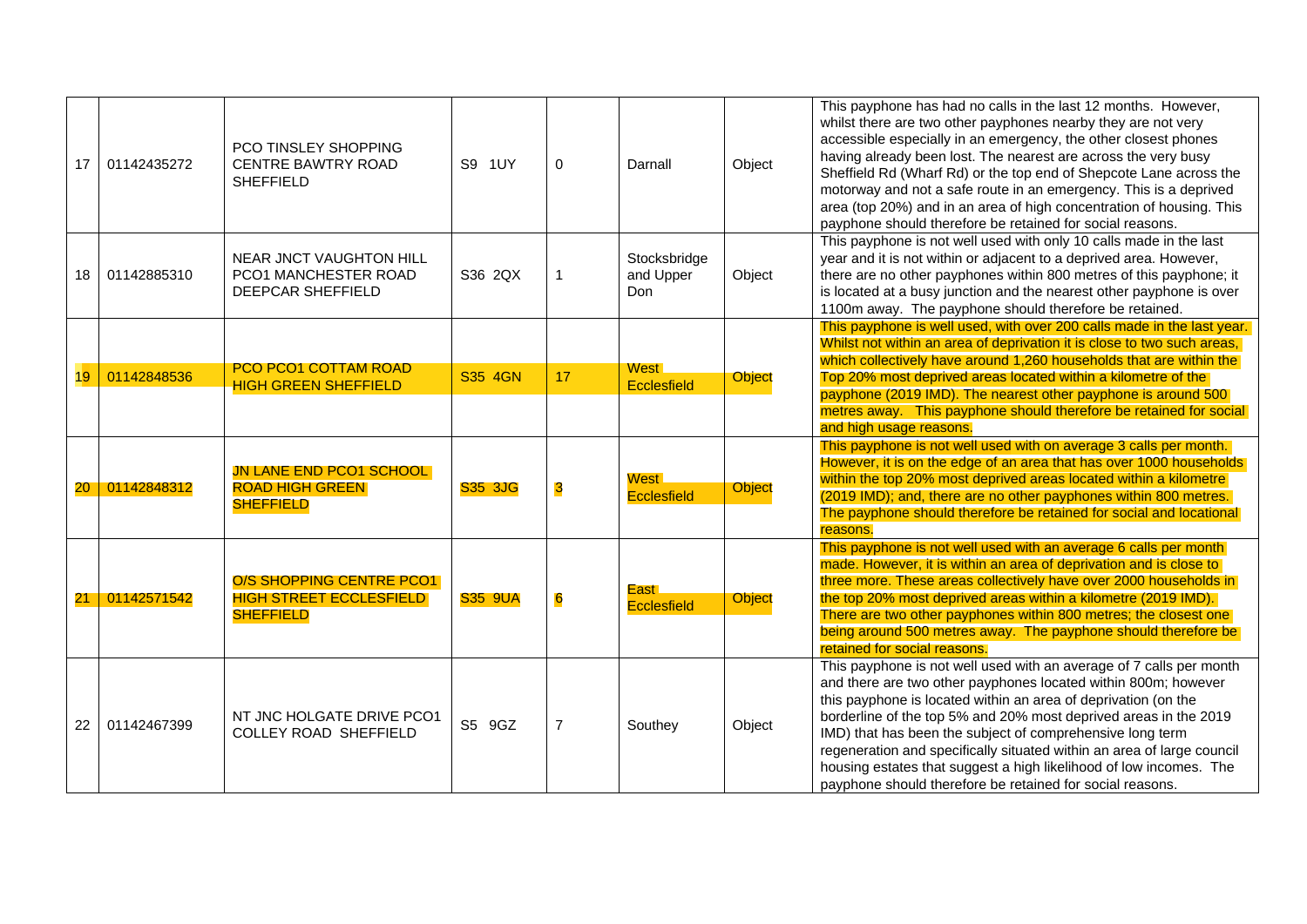| 23 | 01142321429 | O/S 149 CHAUCER ROAD PCO1<br>CHAUCER ROAD SHEFFIELD                  | S5 9QN  | 11                      | Southey                      | Object | This payphone is well used with an average of 11 calls per month.<br>There two other payphones located within 800m but this payphone is<br>located within an area of deprivation (in the top 5% most deprived<br>areas in the 2019 IMD) that has been the subject of comprehensive<br>long term regeneration and specifically situated within an area of<br>large council housing estates that suggest a high likelihood of low<br>incomes. Furthermore, it is in a local centre that is also in close<br>proximity to a primary school; there is therefore potential for the<br>payphone to be used for any emergency situations should they arise.<br>High usage combined with social and locational factors therefore<br>mean that this payphone should be retained. |
|----|-------------|----------------------------------------------------------------------|---------|-------------------------|------------------------------|--------|-------------------------------------------------------------------------------------------------------------------------------------------------------------------------------------------------------------------------------------------------------------------------------------------------------------------------------------------------------------------------------------------------------------------------------------------------------------------------------------------------------------------------------------------------------------------------------------------------------------------------------------------------------------------------------------------------------------------------------------------------------------------------|
| 24 | 01142468148 | <b>PCO PCO1 MAIN STREET.</b><br><b>GRENOSIDE SHEFFIELD</b>           | S35 8PQ | $\overline{\mathbf{0}}$ | West l<br><b>Ecclesfield</b> | Object | This payphone had no calls made from it within the last year and it is<br>not within or close to an area of deprivation. However, there are no<br>other payphones within 800 metres of this payphone. The payphone<br>should therefore be retained for locational reasons.                                                                                                                                                                                                                                                                                                                                                                                                                                                                                              |
| 25 | 01142311123 | JCN FOXHILL RD PCO1 BIRLEY<br>RISE ROAD SHEFFIELD                    | S6 1HQ  |                         | Southey                      | Agree  | This payphone is not well used with an average of 1 call per month<br>and there are two other payphones located within 800m both on<br>Halifax Road; furthermore it is not within an area of deprivation.<br>Therefore there is no objection to its proposed removal.                                                                                                                                                                                                                                                                                                                                                                                                                                                                                                   |
| 26 | 01142334522 | NR JCT VERE ROAD PCO1<br>LEPPINGS LANE SHEFFIELD                     | S6 1SU  | 3                       | Hillsborough                 | Agree  | This payphone is not well used with an average of 3 calls per month<br>and although about one third of the area within an 800m radius is<br>within the 20% most deprived areas, the population in that area will<br>be low due to dominance of industry/warehouses. There is a<br>payphone within 400m and three more within 800m, none of which<br>are proposed for removal. Therefore there is no objection to its<br>proposed removal.                                                                                                                                                                                                                                                                                                                               |
| 27 | 01142340525 | JCN STANNINGTON ROAD<br>PCO1 STANWOOD AVENUE<br><b>SHEFFIELD</b>     | S6 5HX  |                         | Stannington                  | Object | This payphone is not well used, with an average of one call/month.<br>However, it is on the edge of an area of deprivation that has nearly<br>1000 households in the top 20% most deprived areas located within<br>a kilometre. The nearest other payphone is around 570 m away.<br>This payphone should therefore be retained for social reasons.                                                                                                                                                                                                                                                                                                                                                                                                                      |
| 28 | 01142348813 | <b>JCN LIBERTY HILL PCO1</b><br>STANNINGTON ROAD<br><b>SHEFFIELD</b> | S6 5QN  | 16                      | Stannington                  | Object | This payphone is well used with nearly 200 calls made in the last<br>year. It is on the edge of an area of deprivation that has around<br>households in the top 20% most deprived households located within<br>a kilometre. An estimated 193 calls have been made from this<br>payphone in the last year. The nearest other payphone is around<br>570 m away. This payphone should therefore be retained for usage<br>and social reasons.                                                                                                                                                                                                                                                                                                                               |
| 29 | 01142340629 | PCO PCO1 RIVELIN STREET<br><b>SHEFFIELD</b>                          | S6 5DJ  | 0                       | Walkley                      | Agree  | No calls have been made from this payphone in twelve months, there<br>are two other payphones within 800 metres of this payphone and it is<br>not located within or close to an area in the top 20% areas of                                                                                                                                                                                                                                                                                                                                                                                                                                                                                                                                                            |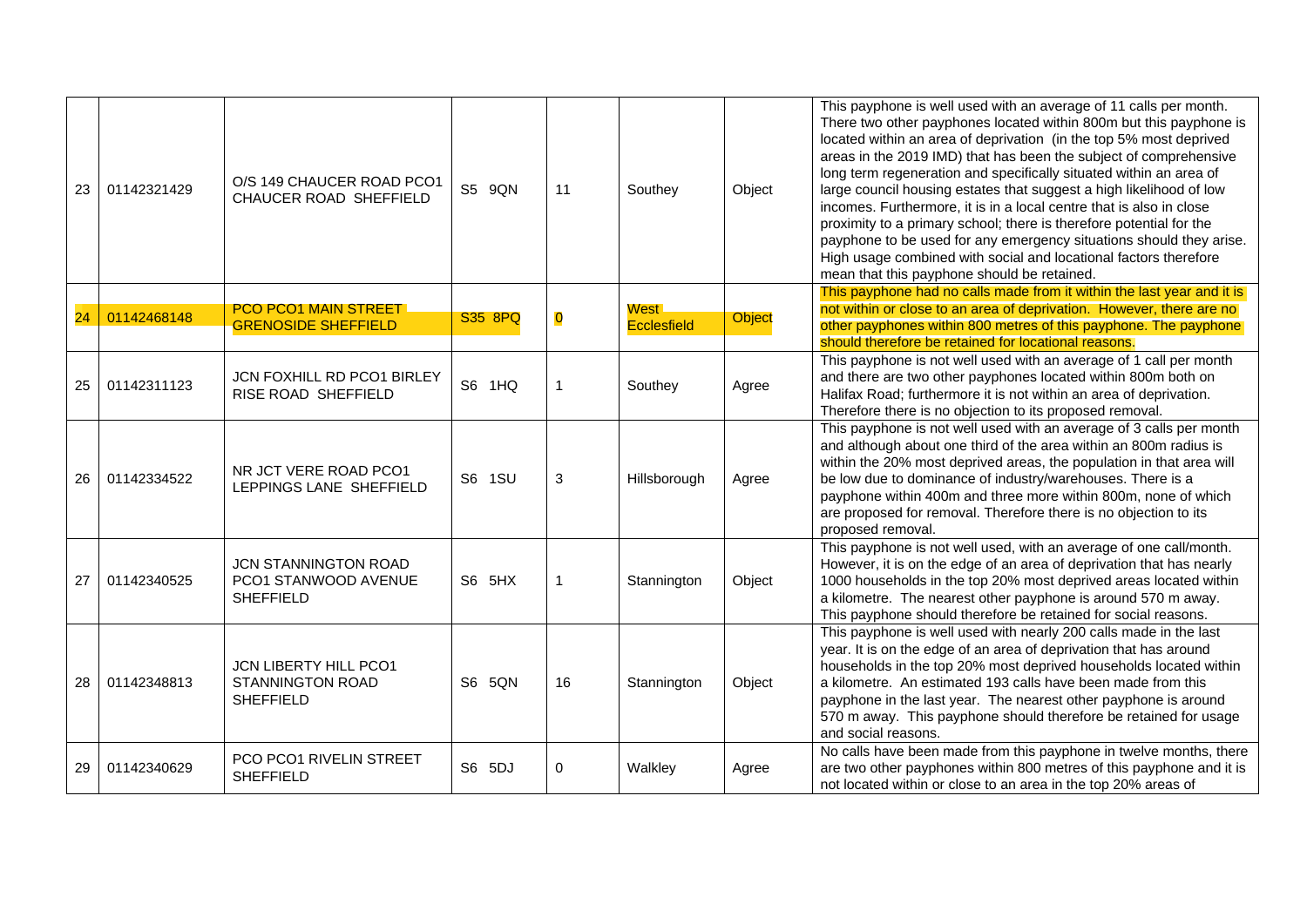|                 |             |                                                                     |                    |                |                          |        | deprivation (2019 IMD). Therefore there is no objection to its<br>proposed removal.                                                                                                                                                                                                                                                                                                                                                                                                                                |
|-----------------|-------------|---------------------------------------------------------------------|--------------------|----------------|--------------------------|--------|--------------------------------------------------------------------------------------------------------------------------------------------------------------------------------------------------------------------------------------------------------------------------------------------------------------------------------------------------------------------------------------------------------------------------------------------------------------------------------------------------------------------|
| 30              | 01142325813 | <b>JCN GREENHOW STREET</b><br>PCO1 SOUTH ROAD<br><b>SHEFFIELD</b>   | S6 3TA             | 6              | Walkley                  | Object | This payphone is not well used, averaging 6 calls/month. It is not<br>within but it is close to two areas of deprivation that collectively have<br>over 1600 households in the top 20% most deprived households<br>located within a kilometre. There are three other payphones within<br>800m although the nearest payphone is around 750m away. This<br>payphone should therefore be retained for social reasons.                                                                                                 |
| 31              | 01142665254 | <b>JCN SCHOOL ROAD PCO2</b><br>WESTERN ROAD SHEFFIELD               | S10 1LB            | $\mathbf 1$    | Crookes and<br>Crosspool | Agree  | This payphone is not well used, averaging one call/month. There are<br>seven other payphones within 800m and it is also not within or close<br>to an area of deprivation (IMD 2019). Therefore there is no objection<br>to its proposed removal.                                                                                                                                                                                                                                                                   |
| 32 <sup>2</sup> | 01142684154 | NR THE OLD GRINDSTONE<br>PCO1 CROOKES SHEFFIELD                     | S10 1UA            | $\overline{7}$ | Crookes and<br>Crosspool | Object | This payphone is not well used, averaging 7 calls/month. There are<br>four other payphones within 800m and it is also not within or close to<br>an area of deprivation (2019 IMD). However, it is used more often<br>than the nearest other payphone at School Road/Western Road and,<br>as that payphone is agreed to be removed and the Old Grindstone<br>payphone is on a busy road junction (Crookes Road/Lydgate Lane),<br>this payphone should be retained to provide a facility in this part of<br>Crookes. |
| 33              | 01142550899 | JCN MONCRIEFFE RD PCO1<br>MONTGOMERY ROAD<br><b>SHEFFIELD</b>       | S7 1LP             | 10             | Nether Edge<br>& Sharrow | Object | The payphone is well used with 120 calls in the last year and<br>although not in a top 20% area of deprivation (2019 IMD) it is the<br>only payphone in the Nether Edge/Sharrow area outside of the<br>Abbeydale Road/Wolseley Road corridor. The nearest payphone is<br>around 500m away (Frederick Road) but as that is agreed to be<br>removed (see number 34 below) the nearest payphone would be<br>around 600m away. This payphone should therefore be retained<br>because of usage and locational reasons.  |
| 34              | 01142588623 | JCN FREDERICK ROAD PCO1<br>ABBEYDALE ROAD<br><b>SHEFFIELD</b>       | S7 1FP             | $\overline{2}$ | Nether Edge<br>& Sharrow | Agree  | The payphone is not well used with an average of 2 calls per month<br>and although it is adjacent to an area which is in the top 20% of<br>areas of deprivation (2019 IMD) there are five other payphones<br>within 800m, the nearest one along Abbeydale Road and only around<br>250m away. Therefore there is no objection to its proposed removal.                                                                                                                                                              |
| 35 <sub>1</sub> | 01142550280 | JNC ANNS ROAD PCO1<br>MYRTLE ROAD SHEFFIELD                         | S <sub>2</sub> 3HF | 21             | Gleadless<br>Valley      | Object | The payphone is well used with over 240 calls per annum and is<br>adjacent to an area which is in the top 20% areas of deprivation<br>(2019 IMD). Although there are a number of payphones within 800m,<br>because of its high usage this payphone should be retained.                                                                                                                                                                                                                                             |
| 36              | 01142700005 | NR JCTN EAST ROAD PCO1<br><b>MADEHURST ROAD</b><br><b>SHEFFIELD</b> | S2 3PF             | $\mathbf{3}$   | Park &<br>Arbourthorne   | Object | This payphone is not well used with an average of 3 calls/month.<br>There are 8 phones within 800m but given that this area is within a<br>deprived area (top 10%) and an area of high concentration of<br>housing, the payphone should be retained for social reasons.                                                                                                                                                                                                                                            |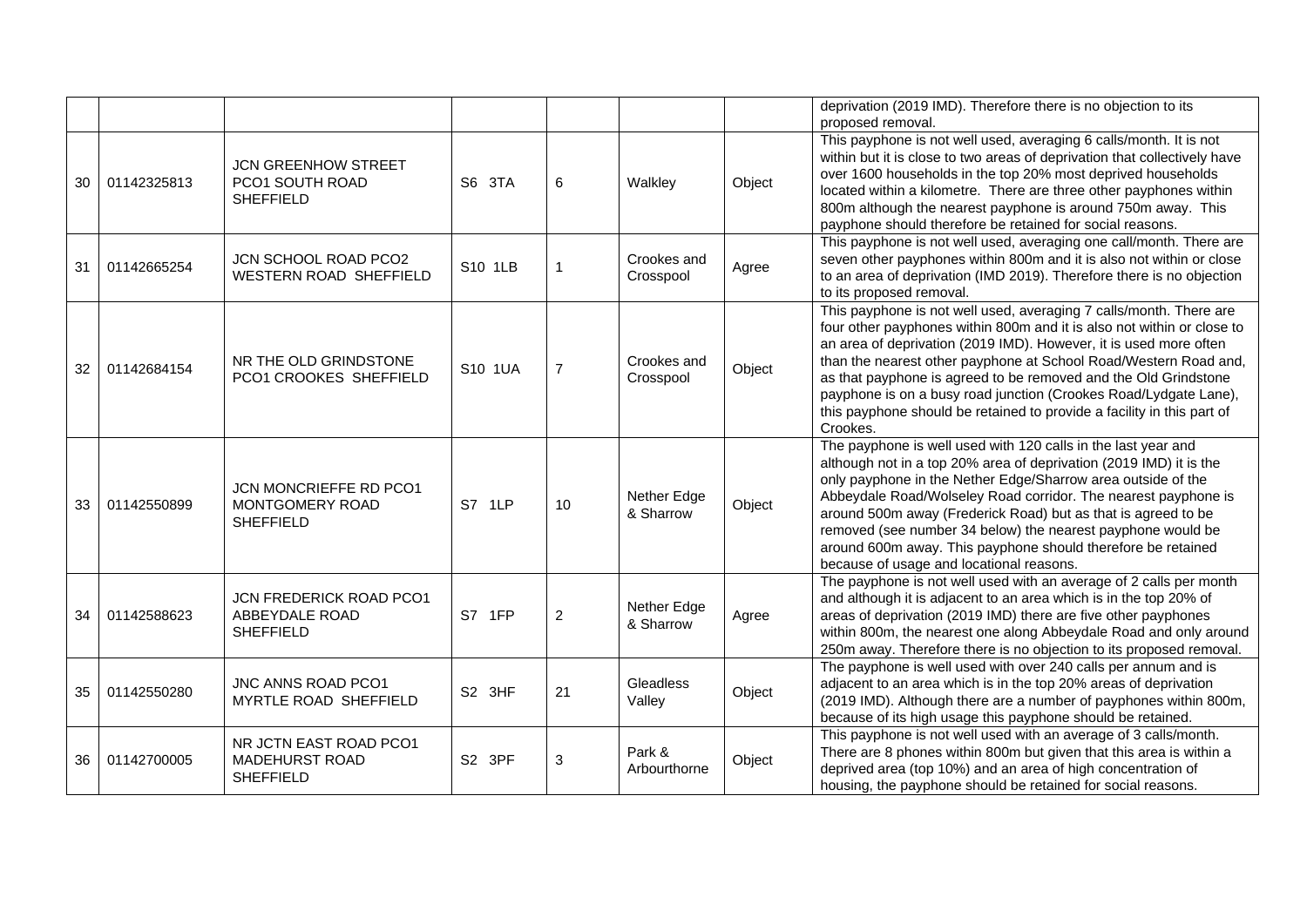| 37 | 01142700621 | PCO PCO1 PARK GRANGE<br>ROAD SHEFFIELD                                 | S2 3QF  | $\Omega$       | Park &<br>Arbourthorne | Object | This payphone has had no calls in the last 12 months and has three<br>payphones within 800m. However, given that this is in an area of<br>middle deprivation, being very close to an area of high deprivation<br>(top 10%) in the Norfolk Park area and given its location on the tram<br>route in an area with a very high concentration of housing but in an<br>area with relatively few other facilities such as shops, this phone<br>should be retained to serve the general Norfolk Park area alongside<br>the other payphone which is located at the top of a steep hill on Park<br>Grange Road.                                                                                                                                                                                                                                                                      |
|----|-------------|------------------------------------------------------------------------|---------|----------------|------------------------|--------|-----------------------------------------------------------------------------------------------------------------------------------------------------------------------------------------------------------------------------------------------------------------------------------------------------------------------------------------------------------------------------------------------------------------------------------------------------------------------------------------------------------------------------------------------------------------------------------------------------------------------------------------------------------------------------------------------------------------------------------------------------------------------------------------------------------------------------------------------------------------------------|
| 38 | 01142390790 | JCN EAST BANK ROAD PCO1<br><b>HALLYBURTON ROAD</b><br><b>SHEFFIELD</b> | S2 3LE  | $\mathbf 0$    | Park &<br>Arbourthorne | Object | This payphone has had no calls in the last 12 months and has four<br>payphones within 800m. However, given that this area is within a<br>deprived area (top 20% and adjacent to an area in the top 10%) and<br>this is an area of high concentration of housing, this payphone should<br>be retained for social reasons.                                                                                                                                                                                                                                                                                                                                                                                                                                                                                                                                                    |
| 39 | 01142398393 | O/S SHOPS NR JCN<br>NORTHERN AV PCO1<br>CAWDOR ROAD SHEFFIELD          | S2 2EL  | 8              | Park &<br>Arbourthorne | Object | This payphone has a moderate usage of 8 calls per month. There are<br>very few other payphones in the general area but two within 800m.<br>However, this area is in an area of very high deprivation (top 5%) and<br>the payphone should therefore be retained for social reasons.                                                                                                                                                                                                                                                                                                                                                                                                                                                                                                                                                                                          |
| 40 | 01142396041 | PCO PCO1 BLACKSTOCK<br>ROAD SHEFFIELD                                  | S14 1FX | 32             | Gleadless<br>Valley    | Object | The payphone is very well used averaging nearly 400 calls per<br>annum and is also within an area that is within the top 5% areas of<br>deprivation (2019 IMD). Furthermore, although there are three<br>payphones within 800m, the nearest is over 500m away and the<br>other two are on the other side of the valley in a different residential<br>area and not particularly accessible from Blackstock Road. The<br>payphone should therefore be retained.                                                                                                                                                                                                                                                                                                                                                                                                               |
| 41 | 01142551141 | JCN BISHOPS COURT ROAD<br>PCO1 UPPER ALBERT ROAD<br><b>SHEFFIELD</b>   | S8 9HR  | 3              | Gleadless<br>Valley    | Object | This payphone is not well used, averaging 3 calls/month and is not<br>within a top 20% area of deprivation (2019 IMD). However, this<br>payphone needs to be considered along with the other three<br>payphones in the local area (numbers 41, 43 and 44 on this list). The<br>nearest two payphones are at Molloy Street/Valley Road (43) and at<br>Rushdale Road/Valley Road (42) but as those two payphones are<br>within 200m of each other and the Rushdale Road/Valley Road<br>payphone is agreed to be removed (the closest one to this Bishops<br>Court Road payphone), then this Bishops Court Road payphone<br>should be retained in order to provide a service to the immediate<br>local area; the nearest remaining payphone would be around 600m<br>away at Molloy Street/Valley Road and the Derbyshire<br>Lane/Chesterfield Road payphone is over 800m away. |
| 42 | 01142552208 | JNCT RUSHDALE RD PCO1<br><b>VALLEY ROAD SHEFFIELD</b>                  | S8 9GB  | $\overline{2}$ | Gleadless<br>Valley    | Agree  | This payphone is not well used, averaging 2 calls/month and is not<br>within a deprived area (2019 IMD). However, this payphone needs to<br>be considered along with the other three payphones in the local area<br>(numbers 41, 43 and 44 on this list). These other three payphones                                                                                                                                                                                                                                                                                                                                                                                                                                                                                                                                                                                       |